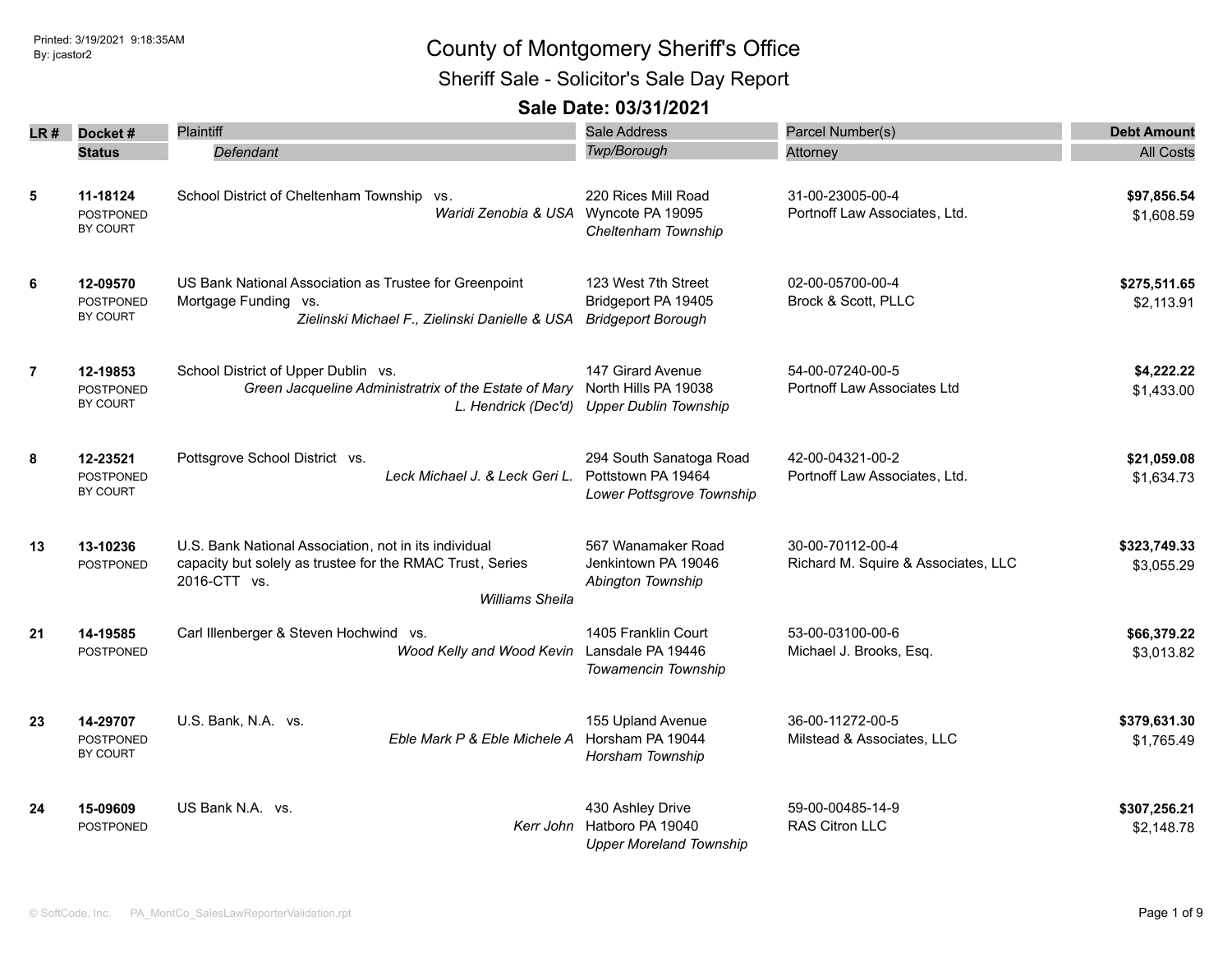Sheriff Sale - Solicitor's Sale Day Report

|                 |                                          | <b>Plaintiff</b>                                                                                                                                       | <b>Sale Address</b>                                                                       |                                                                          |                            |
|-----------------|------------------------------------------|--------------------------------------------------------------------------------------------------------------------------------------------------------|-------------------------------------------------------------------------------------------|--------------------------------------------------------------------------|----------------------------|
| LR #            | Docket#                                  |                                                                                                                                                        |                                                                                           | Parcel Number(s)                                                         | <b>Debt Amount</b>         |
|                 | <b>Status</b>                            | Defendant                                                                                                                                              | Twp/Borough                                                                               | Attorney                                                                 | <b>All Costs</b>           |
| 25              | 15-12866<br>POSTPONED                    | Hope USA, LLC vs.<br>Chung Julia I. & Chung Joshua I.                                                                                                  | 1108 West Autumn Court<br>Collegeville PA 19426<br><b>Lower Providence</b><br>Township    | 43-00-00954-09-2<br>Lynch Law Group LLC                                  | \$189,193.43<br>\$2,175.86 |
| 26              | 15-20342<br>POSTPONED<br>BY COURT        | Pottsgrove School District vs.<br>Kauffman Robert W.                                                                                                   | <b>Farmington Avenue</b><br>Upper Pottsgrove PA 19464<br><b>Upper Pottsgrove Township</b> | 60-00-00646-00-5 (vac land only)<br>Portnoff Law Associates, Ltd.        | \$2,562.76<br>\$1,508.01   |
| 27              | 15-20887<br>POSTPONED                    | Perkiomen Valley School District vs.<br>Nolan John J. IV & Nolan Gwen L.                                                                               | Township Line Road<br>Collegeville PA 19426<br>Skippack Township                          | 51-00-03888-00-3<br>Portnoff Law Associates, Ltd.                        | \$4,003.51<br>\$1,882.99   |
| 28              | 15-22076<br><b>POSTPONED</b>             | Wells Fargo Bank vs.<br>Pearl R. Harrison                                                                                                              | 914 Arch Street<br>Norristown PA 19401<br>Norristown Borough                              | 13-00-01684-00-4<br>Shapiro & DeNardo, LLC                               | \$154,336.43<br>\$1,869.89 |
| 30              | 15-25424<br><b>POSTPONED</b>             | U S Bank Trust N.A. vs.<br>Owens Susan A.                                                                                                              | 263 Hunsberger Lane<br>Harleysville PA 19438<br>Lower Salford Township                    | 50-00-01159-00-6<br>Lynch Law Group LLC                                  | \$190,943.62<br>\$2,196.57 |
| $32\phantom{a}$ | 16-00408<br>POSTPONED                    | Christiana Trust, a division of Wilmington Savings Fund<br>Society vs.<br>Jackson Andrea aka Jackson Andrea A. & Jackson<br>David aka Jackson David B. | 1544 Birchwood Avenue<br>Roslyn PA 19001<br>Abington Township                             | 30-00-04376-00-4<br><b>RAS Citron Law Offices</b>                        | \$212,687.43<br>\$2,129.12 |
| 38              | 16-12690<br><b>POSTPONED</b><br>BY COURT | Bank of America, N.A. vs.                                                                                                                              | 316 Curtis Drive<br>Young Efelda M. Wyncote PA 19095<br>Cheltenham Township               | 31-00-07885-00-4<br>RAS Citron LLC                                       | \$266,411.72<br>\$2,090.40 |
| 39              | 16-13608<br><b>POSTPONED</b><br>BY COURT | U.S. Bank National Association vs.<br>Randel William H. & Hell Linda M. aka Hell Linda aka<br>Showaker Linda M. aka Showaker Linda Horsham Township    | 105 Gerstley Road<br>Hatboro PA 19040                                                     | 36-00-04642-00-2<br>Romano Garubo & Argentieri<br>Counselors at Law, LLC | \$264,623.74<br>\$2,608.80 |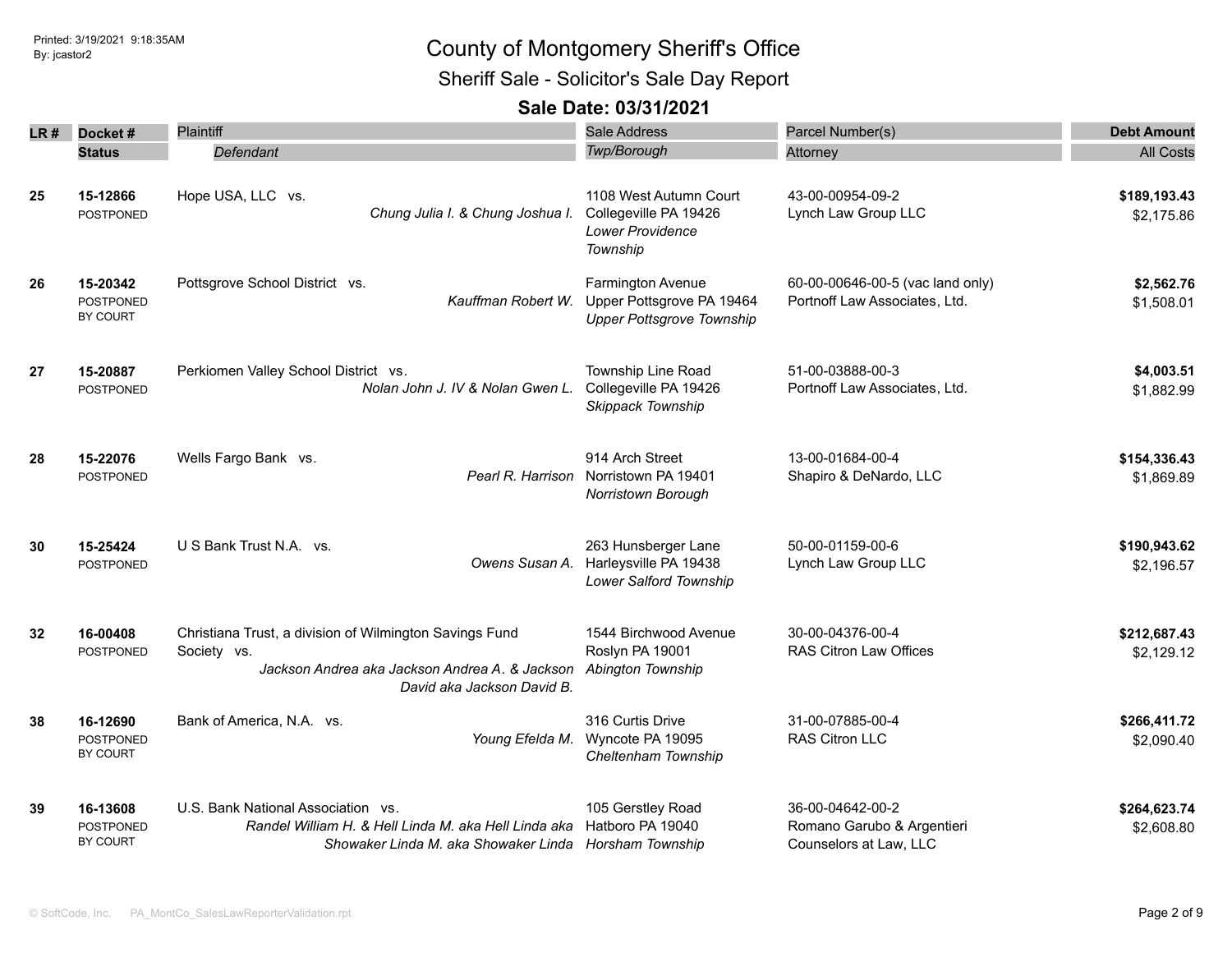Sheriff Sale - Solicitor's Sale Day Report

|    | $LR#$ Docket#                            | <b>Plaintiff</b>                                                                                   | Sale Address                                                                                                    | Parcel Number(s)                                                                                                               | <b>Debt Amount</b>         |
|----|------------------------------------------|----------------------------------------------------------------------------------------------------|-----------------------------------------------------------------------------------------------------------------|--------------------------------------------------------------------------------------------------------------------------------|----------------------------|
|    | <b>Status</b>                            | Defendant                                                                                          | Twp/Borough                                                                                                     | Attorney                                                                                                                       | <b>All Costs</b>           |
| 43 | 17-00646<br>POSTPONED<br>BY COURT        | Bank of America, N.A. vs.<br>Stevens Louis B. aka Stevens Louis & Stevens Kim North Wales PA 19454 | 122 Annabel Road<br>D. Montgomery Township                                                                      | 46-00-00009-05-3<br>KML Law Group, P. C.                                                                                       | \$755,921.60<br>\$1,931.72 |
| 50 | 17-15172<br><b>POSTPONED</b><br>BY COURT | Citibank, N.A. vs.<br>Kowit Richard S. & USA                                                       | 8302 Old York Road Apt<br>B65 aka B-65<br>Elkins Park PA 19027<br>Cheltenham Township                           | 31-00-30107-00-3<br>Stern & Eisenberg, P.C.                                                                                    | \$199,004.98<br>\$3.497.24 |
| 54 | 17-16755<br><b>POSTPONED</b><br>BY COURT | Township of Cheltenham vs.<br>Miller Yvonne O.                                                     | 1827 Cheltenham Avenue<br>Cheltenham PA 19012<br>Cheltenham Township                                            | 31-00-05686-00-7<br>Portnoff Law Associates, Ltd.                                                                              | \$17,809.41<br>\$1,631.66  |
| 55 | 17-17618<br><b>POSTPONED</b>             | Upper Perkiomen School District vs.<br>Peart Jr. Sidney J.                                         | 1014 Miller Road<br>Pennsburg PA 18073<br>Marlborough Township                                                  | 45-00-01847-00-7<br>Portnoff Law Associates Ltd.                                                                               | \$4,906.98<br>\$1,592.36   |
| 58 | 17-21168<br>POSTPONED                    | Wilmington Saving Fund Society, FSB vs.<br>White Robert A.                                         | 625 North Tyson Avenue<br>A/K/A 625 Tyson Avenue<br>Glenside PA 19038<br>Abington Township                      | 30-00-68540-00-1<br>KML Law Group, P.C.                                                                                        | \$153,730.00<br>\$2,124.62 |
| 60 | 17-24262<br>POSTPONED<br>BY COURT        | U.S. Bank National Association as Trustee vs.<br>Baumgartner Thomas K. & Griffith Shelly L.        | 2867 Homestead Court<br>Gilbertsville PA 19525<br>New Hanover Township                                          | 47-00-07080-00-1<br>Stern & Eisenberg PC                                                                                       | \$310,495.52<br>\$2,552.32 |
| 69 | 18-03791<br><b>POSTPONED</b><br>BY COURT | U.S. Bank N.A. vs.<br>Forster Scott C.                                                             | 859 Valley View Road<br>Flourtown PA 19031<br><b>Whitemarsh Township</b>                                        | 65-00-12187-00-6<br><b>RAS Citron LLC</b>                                                                                      | \$248,053.85<br>\$1,722.93 |
| 72 | 18-07354<br><b>POSTPONED</b><br>BY COURT | Lsf10 Master Particpation Trust vs.<br>David Cugno                                                 | 411 S Barry Ave &<br>Vacant Lots & 2 Vacant<br>Lots- Sunnyside Ave<br>Norristown PA 19403<br>Norristown Borough | 43-00-01285-00-4;43-00-01279-00-1;<br>43-00-01282-00-7;<br>43-00-14287-00-7;43-00-14290-00-4<br>McCabe, Weisberg & Conway, LLC | \$249,499.85<br>\$3,732.12 |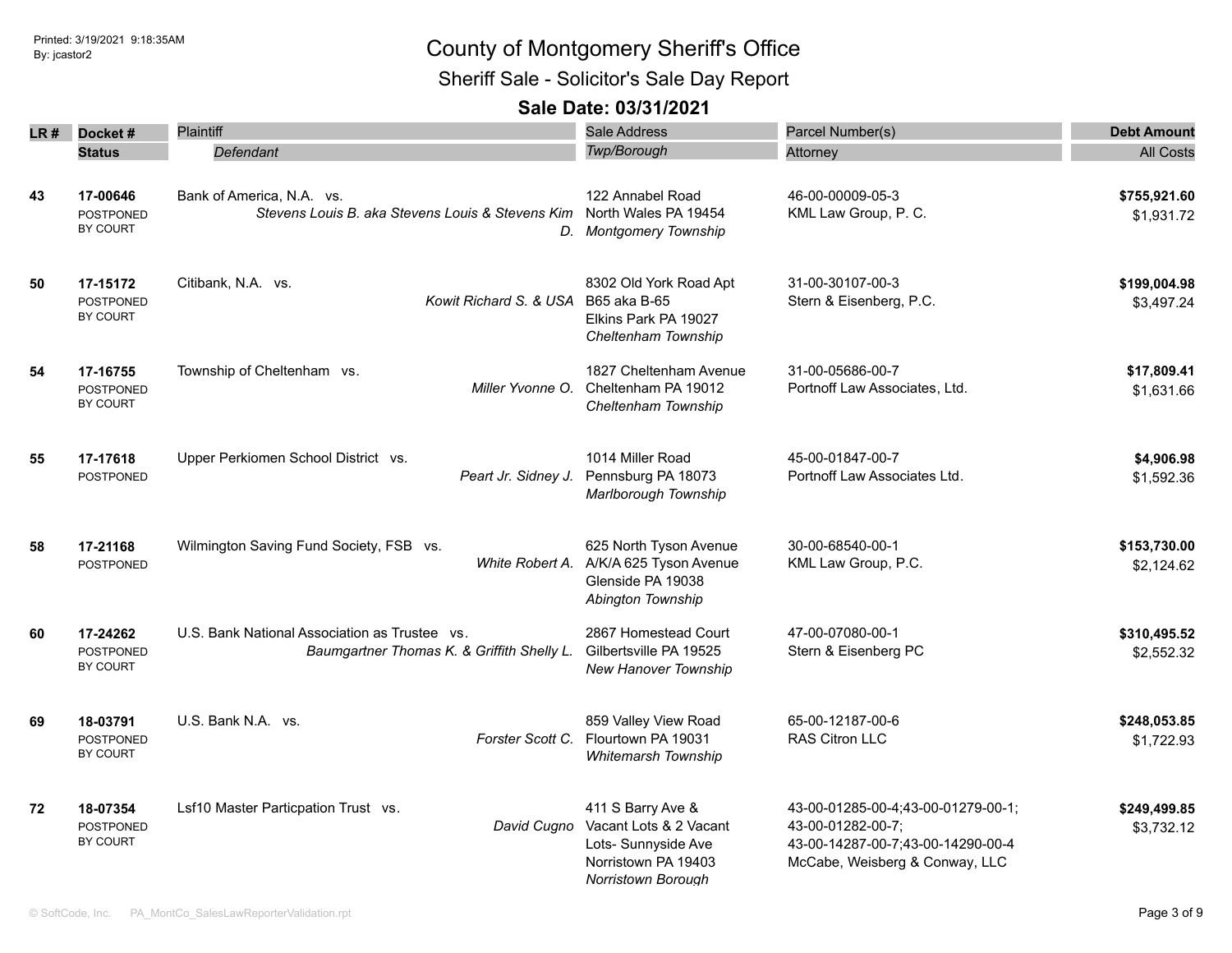Sheriff Sale - Solicitor's Sale Day Report

| LR # | Docket#          | Plaintiff                                            | <b>Sale Address</b>                | Parcel Number(s)                    | <b>Debt Amount</b> |
|------|------------------|------------------------------------------------------|------------------------------------|-------------------------------------|--------------------|
|      | <b>Status</b>    | Defendant                                            | Twp/Borough                        | Attorney                            | <b>All Costs</b>   |
|      |                  |                                                      |                                    |                                     |                    |
| 74   | 18-07947         | Wilmington Savings Fund Society FSB d/b/a Christiana | 1353 Meadowview Drive              | 60-00-02039-11-5                    | \$398,959.98       |
|      | <b>POSTPONED</b> | Trust, not individually but as Trustee for Pretium   | Pottstown PA 19464                 | Richard M. Squire & Associates, LLC | \$2,337.60         |
|      |                  | Mortgage Acquisition Trust vs.                       | <b>Upper Pottsgrove Township</b>   |                                     |                    |
|      |                  | White Sr. Derrick Andre and White Nancy Marie        |                                    |                                     |                    |
| 76   | 18-08721         | Reverse Funding Mortgage LLC vs.                     | 751 Cathcart Road                  | 66-00-00763-00-8                    | \$377,947.39       |
|      | <b>POSTPONED</b> | Kenworthy-Ward Kelley Executrix of The Estate of     | Blue Bell PA 19422                 | Stern & Eisenberg, PC               | \$2,674.37         |
|      | BY COURT         | Jane M. Kenworthy (Dec'd)                            | Whitpain Township                  |                                     |                    |
|      |                  |                                                      |                                    |                                     |                    |
| 77   | 18-08801         | Deutsche Bank National Trust vs.                     | 5 Pikes Way                        | 31-00-22401-00-5                    | \$462,979.03       |
|      | <b>POSTPONED</b> | Blue Veronica I. a/k/a Blue Veronica & Blue Raymond  | Cheltenham PA 19012                | Hladik Onorato and Federman LLP     | \$2,902.85         |
|      | BY COURT         |                                                      | Cheltenham Township                |                                     |                    |
|      |                  |                                                      |                                    |                                     |                    |
| 79   | 18-13203         | Colonial Savings, F.A. vs.                           | 2714 Adams Court                   | 46-00-00002-93-3                    | \$142,775.18       |
|      | <b>POSTPONED</b> |                                                      | Zonies Stuart North Wales PA 19454 | Richard M. Squire & Associates, LLC | \$2,386.26         |
|      | BY COURT         |                                                      | Montgomery Township                |                                     |                    |
|      |                  |                                                      |                                    |                                     |                    |
| 83   | 18-15216         | Upper Perkiomen School District vs.                  | 1048 Walt Road                     | 57-00-03439-00-5                    | \$4,110.99         |
|      | POSTPONED        | Pirnik Jason                                         | Pennsburg PA 18073                 | Portnoff Law Associates Ltd.        | \$1,532.72         |
|      |                  |                                                      | <b>Upper Hanover Township</b>      |                                     |                    |
|      |                  |                                                      |                                    |                                     |                    |
| 88   | 18-19090         | Lakeview Loan Servicing, LLC vs.                     | 404 Franklin Court                 | 23-00-00425-39-8                    | \$244,626.03       |
|      | <b>POSTPONED</b> | Mann Matthew S. & Laverty Melissa A.                 | Collegeville PA 19426              | <b>RAS Citron LLC</b>               | \$1,823.88         |
|      | BY COURT         |                                                      | Trappe Borough                     |                                     |                    |
|      |                  |                                                      |                                    |                                     |                    |
| 92   | 18-22163         | U.S. Bank National Association vs.                   | 408 Manor Avenue                   | 49-00-07300-00-4                    | \$128,901.29       |
|      | <b>POSTPONED</b> | Nordberg Nicole M. a/k/a Nordberg Nicole             | <b>Plymouth Meeting PA</b>         | Romano Garubo & Argentieri          | \$1,973.70         |
|      | BY COURT         |                                                      | 19462                              | Counselors at Law, LLC              |                    |
|      |                  |                                                      | <b>Plymouth Township</b>           |                                     |                    |
| 93   | 18-22496         | Wells Fargo Bank N.A. vs.                            | 597 Dotts Street                   | 15-00-00289-00-2                    | \$207,711.69       |
|      | POSTPONED        | Moyer Michael D. & Moyer Connie A.                   | Pennsburg PA 18073                 | Brock & Scott, PLLC                 | \$1,561.64         |
|      | BY COURT         |                                                      | Pennsburg Borough                  |                                     |                    |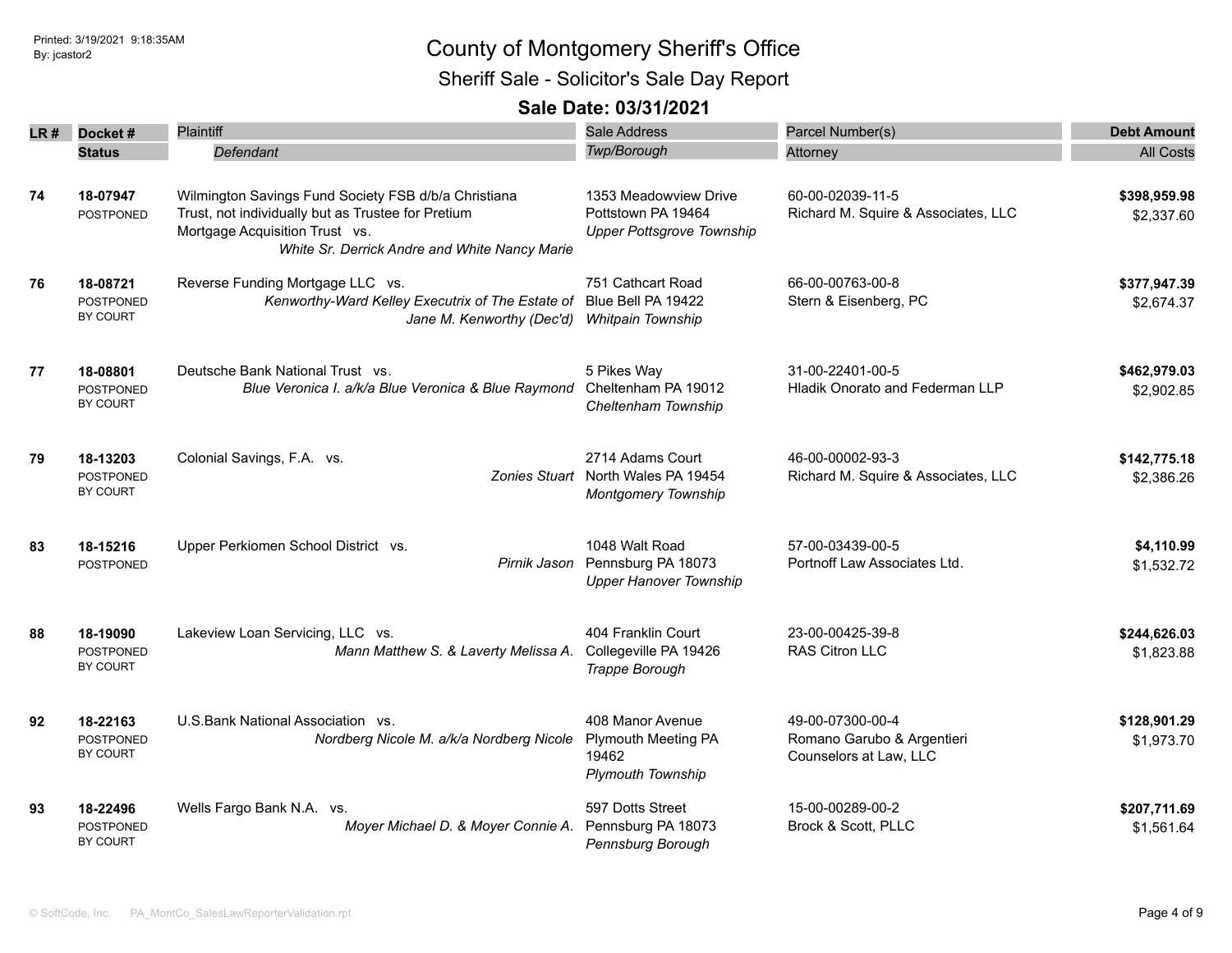Sheriff Sale - Solicitor's Sale Day Report

| LR# | Docket#                             | <b>Plaintiff</b>                                                      | <b>Sale Address</b>          | Parcel Number(s)                    | <b>Debt Amount</b> |
|-----|-------------------------------------|-----------------------------------------------------------------------|------------------------------|-------------------------------------|--------------------|
|     | <b>Status</b>                       | Defendant                                                             | <b>Twp/Borough</b>           | Attorney                            | <b>All Costs</b>   |
|     |                                     |                                                                       |                              |                                     |                    |
| 98  | 18-28670                            | Citadel Servicing Corporation vs.                                     | 968 Idlewild Road            | 40-00-26484-00-8                    | \$1,436,198.35     |
|     | POSTPONED                           | Robbins Holly Sue and Robbins Michael Edward                          | Gladwyne PA 19035            | Richard M. Squire & Associates, LLC | \$2,323.20         |
|     | BY COURT                            |                                                                       | <b>Lower Merion Township</b> |                                     |                    |
| 99  | 18-29035                            | HSBC Bank USA, N.A. vs.                                               | 25 Corson Road               | 65-00-02596-00-3                    | \$331,593.54       |
|     | POSTPONED                           | <b>Blackmore Joseph</b>                                               | Conshohocken PA 19428        | Stern & Eisenberg PC                | \$2,294.01         |
|     |                                     |                                                                       | Whitemarsh Township          |                                     |                    |
| 101 | 19-00174                            | J.P. Morgan Mortgage Acquisition Corp. vs.                            | 18 Parkview Road             | 31-00-21991-00-1                    | \$405,977.09       |
|     | POSTPONED                           | <b>Miller Calvin and Miller Annette</b>                               | Cheltenham PA 19012          | Romano Garubo & Argentieri          | \$2,121.23         |
|     | <b>BY COURT</b>                     |                                                                       | Cheltenham Township          | Counselors at Law, LLC              |                    |
| 103 | 19-00625                            | Wells Fargo Bank, National Association vs.                            | 4 Saljon Court               | 54-00-13860-52-2                    | \$566,252.66       |
|     | <b>POSTPONED</b>                    | Creedon Michael P. and Creedon Regina A.                              | Maple Glen a/k/a Ambler      | Stern & Eisenberg, P.C.             | \$2,499.81         |
|     | <b>BY COURT</b>                     |                                                                       | PA 19002                     |                                     |                    |
|     |                                     |                                                                       | <b>Upper Dublin Township</b> |                                     |                    |
| 106 | 19-01989                            | Mid-Island Mortgage Corp. vs.                                         | 514 Butler Street            | 16-00-02648-00-9                    | \$75,073.02        |
|     | <b>POSTPONED</b>                    | Wright Moshe D. Executor & Devisee of The Estate                      | aka 514 Butler Ave           | Stern & Eisenberg, P.C.             | \$2,104.68         |
|     | <b>BY COURT</b>                     | of Joseph L. Carroll III aka Joseph L. Carroll                        | Pottstown PA 19464           |                                     |                    |
|     |                                     |                                                                       | Pottstown Borough            |                                     |                    |
| 111 | 19-04953                            | Wells Fargo Bank, N.A. vs.                                            | 513 Central Avenue           | 31-00-04654-00-4                    | \$93,120.15        |
|     | <b>POSTPONED</b><br><b>BY COURT</b> | Petruzzelli, Jonathan M.                                              | Cheltenham PA 19012          | Manley Deas Kochalski LLC           | \$1,844.61         |
|     |                                     |                                                                       | Cheltenham Township          |                                     |                    |
| 113 | 19-05166                            | Reverse Mortgage Solutions, Inc. vs.                                  | 393 Evergreen Road           | 58-00-06730-00-7                    | \$277,138.88       |
|     | <b>POSTPONED</b>                    | Ratkowski Edward A. Jr., Wilshinski Walter & King of Prussia PA 19406 |                              | RAS Citron LLC                      | \$3,087.20         |
|     | BY COURT                            | Unknown Heirs of Nardi Sylvia M. aka Nardi Sylvia<br>(Dec'd)          | <b>Upper Merion Township</b> |                                     |                    |
| 114 | 19-05303                            | Wilmington Savings Fund Society, F.S.B. vs.                           | 26 Meredith Road             | 61-00-03370-05-5                    | \$331,758.20       |
|     | <b>OPEN</b>                         | Burns Timothy D. and Burns Claire E.                                  | Phoenixville PA 19460        | <b>Ballard Spahr LLP</b>            | \$2,316.07         |
|     |                                     |                                                                       | <b>Upper Providence</b>      |                                     |                    |
|     |                                     |                                                                       | Township                     |                                     |                    |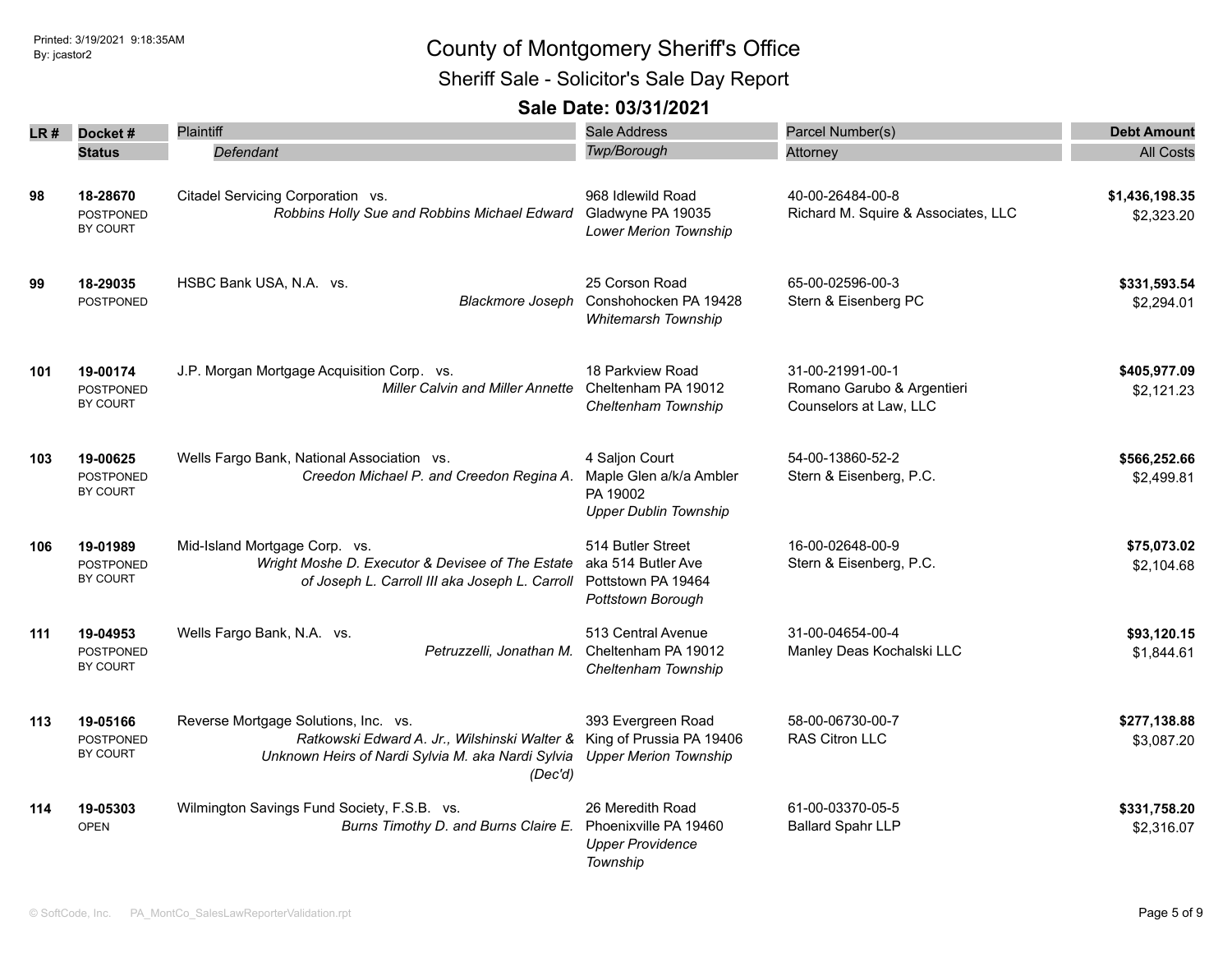Sheriff Sale - Solicitor's Sale Day Report

| LR # | Docket#                                  | Plaintiff                                                                                                                                                                  | <b>Sale Address</b>                                                         | Parcel Number(s)                                  | <b>Debt Amount</b>         |
|------|------------------------------------------|----------------------------------------------------------------------------------------------------------------------------------------------------------------------------|-----------------------------------------------------------------------------|---------------------------------------------------|----------------------------|
|      | <b>Status</b>                            | Defendant                                                                                                                                                                  | Twp/Borough                                                                 | Attorney                                          | <b>All Costs</b>           |
| 115  | 19-05776<br><b>POSTPONED</b><br>BY COURT | Bank of America, N.A. vs.<br>Unknown Heirs of Edith L. Johns aka Edith Louise<br>Johns (Dec'd)                                                                             | 15 Walnut Street<br>Pottstown PA 19464<br><b>Pottstown Borough</b>          | 16-00-30436-00-4<br>RAS Citron LLC                | \$61,495.21<br>\$2,235.90  |
| 120  | 19-08565<br><b>POSTPONED</b><br>BY COURT | HSBC Bank USA, N.A. vs.<br>Thompson Catherine M.                                                                                                                           | 321 Columbia Avenue<br>Lansdale PA 19446<br>Lansdale Borough                | 11-00-02416-00-3<br><b>RAS Citron LLC</b>         | \$142,202.56<br>\$2,550.24 |
| 123  | 19-14243<br><b>POSTPONED</b>             | U.S. Bank National Associaiton, as Indenture Trustee, for<br>the Holders of The CIM Trust 2017-3, Mortgage-Backed<br>Notes, Series 2017-3 vs.<br>Quinn Christal J. and USA | 1520 Stanbridge Street<br>Norristown PA 19401<br>Norristown Borough         | 13-00-35140-00-1<br>KML Law Group, P.C.           | \$129,398.27<br>\$2,563.87 |
| 124  | 19-14414<br><b>OPEN</b>                  | Bank of New York Mellon Trust Company vs.<br>Salda Keven & Jefferson III Bernard C. Co-Executor<br>of The Estate of Jefferson Cortez (Dec'd)                               | 1014 Pershing Road<br>Penllyn PA 19422<br>Lower Gwynedd Township            | 39-00-03490-00-8<br>Shapiro & DeNardo, LLC        | \$284,984.60<br>\$2,565.65 |
| 125  | 19-15295<br><b>OPEN</b>                  | Towne Mortgage Company vs.<br>Brown Jr.Michael, Brown Megan & Desimone Henry                                                                                               | 390 Allentown Road<br>Souderton PA 18964-2102<br>Franconia Township         | 34-00-00295-30-1<br>Fein, Such, Kahn & Shepard PC | \$359,022.78<br>\$2,181.27 |
| 126  | 19-15474<br><b>OPEN</b>                  | Midfirst Bank vs.<br>Lawrence Julia J.                                                                                                                                     | 847 Spruce Street<br>Pottstown PA 19464<br>Pottstown Borough                | 16-00-28272-02-6<br>KML Law Group, P.C.           | \$49,017.02<br>\$2,088.33  |
| 129  | 19-16677<br>POSTPONED<br>BY COURT        | Nationstar Mortgage LLC, d/b/a Champion Mortgage<br>Company vs.                                                                                                            | 1234 Thomson Road<br>Roslyn PA 19001<br>Szmit Mary T. Abington Township     | 30-00-66704-00-1<br>RAS Citron LLC                | \$218,380.04<br>\$2,220.05 |
| 130  | 19-16747<br><b>POSTPONED</b><br>BY COURT | U.S. Bank National Association vs.<br>Forsyth Bruce Leonard                                                                                                                | 2584 Willow Brook Lane<br>Pottstown PA 19464<br><b>New Hanover Township</b> | 47-00-07832-40-1<br>Parker McCay P.A.             | \$275,161.70<br>\$1,853.63 |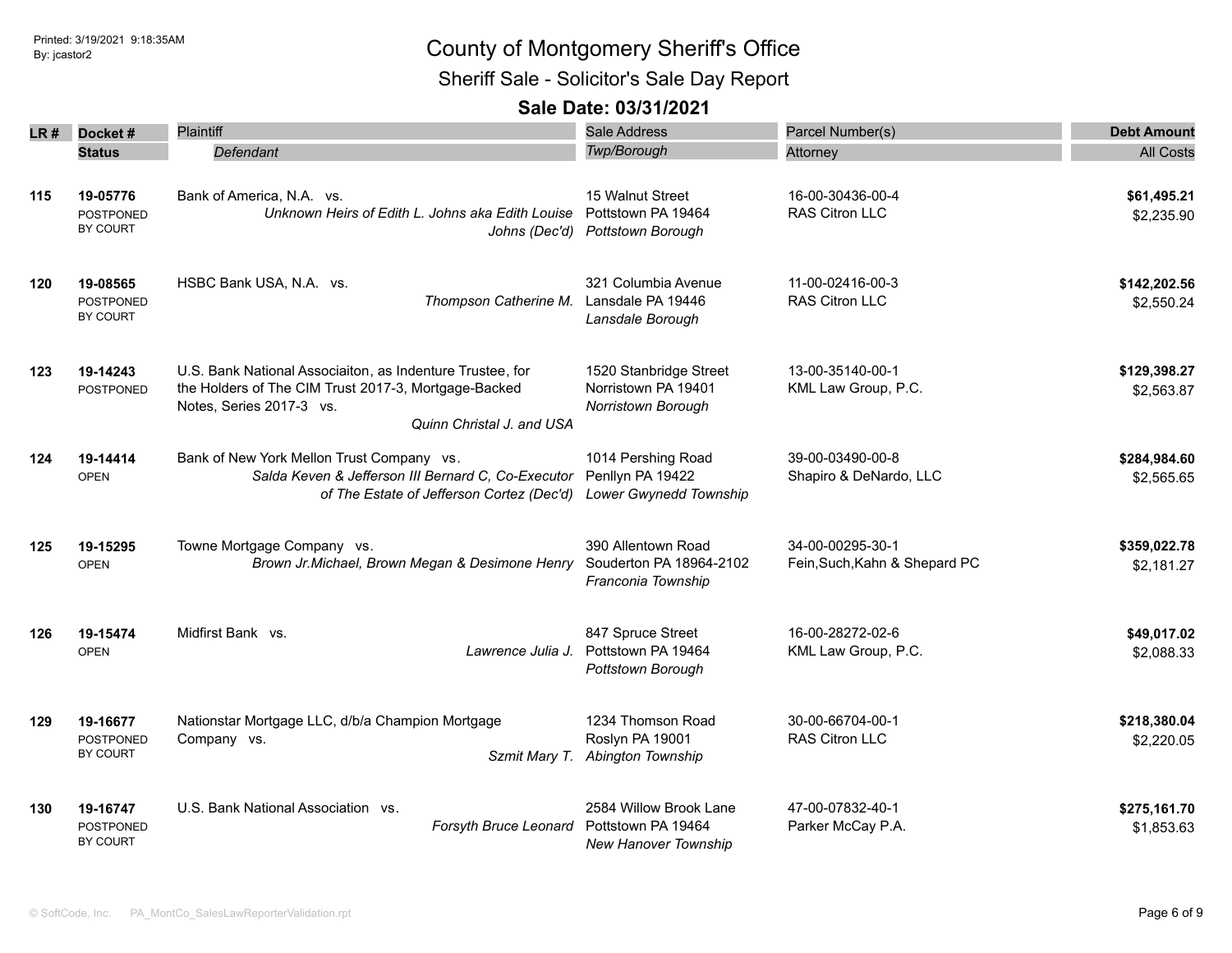Sheriff Sale - Solicitor's Sale Day Report

| LR# | Docket#           | Plaintiff                                                                                        | <b>Sale Address</b>           | Parcel Number(s)                    | <b>Debt Amount</b> |
|-----|-------------------|--------------------------------------------------------------------------------------------------|-------------------------------|-------------------------------------|--------------------|
|     | <b>Status</b>     | Defendant                                                                                        | Twp/Borough                   | Attorney                            | <b>All Costs</b>   |
|     |                   |                                                                                                  |                               |                                     |                    |
| 138 | 19-18828          | Wilmington Savings Fund Society vs.                                                              | 122 Culpepper Drive           | 39-00-00728-34-9                    | \$175,188.38       |
|     | <b>BANKRUPTCY</b> | Wagner Ann E. & Wagner Jerry H. Jr.                                                              | Unit L 16D                    | Richard M. Squire & Associates, LLC | \$2,406.26         |
|     | POSTPONED         |                                                                                                  | Penllyn PA 19422              |                                     |                    |
|     |                   |                                                                                                  | Lower Gwynedd Township        |                                     |                    |
| 140 | 19-19528          | The Bank of New York Mellon as Trustee for CWABS, Inc                                            | 624 Church Street             | 19-00-00584-00-9                    | \$282,489.41       |
|     | <b>POSTPONED</b>  | Asset-Backed Certificates, Series 2007-2 vs.                                                     | Royersford PA 19468           | Hladik Onorato & Federman, LLP      | \$1,843.57         |
|     | BY COURT          | Pukowsky Alison                                                                                  | <b>Royersford Borough</b>     |                                     |                    |
|     |                   |                                                                                                  |                               |                                     |                    |
| 142 | 19-20675          | Nerwez, LLC vs.                                                                                  | 260 Bella Lane                | 58-00-04870-06-7                    | \$350,976.66       |
|     | <b>POSTPONED</b>  | Nason Theodore & Pham Giang                                                                      | King of Prussia PA            | <b>RAS Citron LLC</b>               | \$1,546.26         |
|     | BY COURT          |                                                                                                  | 19406-3679                    |                                     |                    |
|     |                   |                                                                                                  | <b>Upper Merion Township</b>  |                                     |                    |
| 144 | 19-20780          | US Bank National Association etc vs.                                                             | 1 Unity Way                   | 61-00-00723-00-1                    | \$549,503.89       |
|     | <b>POSTPONED</b>  | Rankin Maria                                                                                     | Phoenixville PA 19460         | Romano Garubo & Argentieri          | \$1,777.21         |
|     | <b>BY COURT</b>   |                                                                                                  | <b>Upper Providence</b>       | Counselors at Law, LLC              |                    |
|     |                   |                                                                                                  | Township                      |                                     |                    |
| 150 | 19-23119          | Wells Fargo Bank, NA vs.                                                                         | 74 Egypt Road                 | 63-00-02083-00-5                    | \$111,833.45       |
|     | <b>POSTPONED</b>  | Perrone Willliam J. Administrator of The Estate of                                               | Norristown PA 19403-3062      | Brock & Scott, PLLC                 | \$2,908.89         |
|     | BY COURT          | Anna L. Trapani (Dec'd), Trapani Thomas J., Riley                                                | <b>West Norriton Township</b> |                                     |                    |
|     |                   | Madeline A., Hutchko Maria A., Paravatti Regina,                                                 |                               |                                     |                    |
| 152 | 19-23931          | Paravatti Joseph D., Paravatti Adam, & Unknown Heirs<br>Deutsche Bank National Trust Company vs. | 605 Roseland Avenue           | 30-00-58316-00-1                    | \$500,441.56       |
|     | <b>POSTPONED</b>  | Winters Francis T. and Winters Katie A.                                                          | Jenkintown PA 19046           | Parker McCay P.A.                   | \$2,250.14         |
|     | BY COURT          |                                                                                                  | Abington Township             |                                     |                    |
|     |                   |                                                                                                  |                               |                                     |                    |
| 153 | 19-24089          | Wells Fargo Bank, N.A. vs.                                                                       | 6 Henry Avenue                | 43-00-06058-00-1                    | \$74,785.07        |
|     | POSTPONED         | Bailey William J. & Bailey Joanne M. Co-Adms of The                                              | Collegeville PA 19426         | Brock & Scott, PLLC                 | \$3,074.23         |
|     | BY COURT          | Estate of William Anthony Bailey aka William A. Bailey Lower Providence                          |                               |                                     |                    |
|     |                   | aka William Bailey & Unknown Heirs Township                                                      |                               |                                     |                    |
| 160 | 19-27105          | Wilmington savings fund society vs.                                                              | 711 Walnut Street             | 13-00-37632-00-2                    | \$42,985.40        |
|     | <b>OPEN</b>       | Rubin Marcia                                                                                     | Norristown PA 19401           | KML Law Group, P.C.                 | \$2,556.37         |
|     |                   |                                                                                                  | <b>Norristown Borough</b>     |                                     |                    |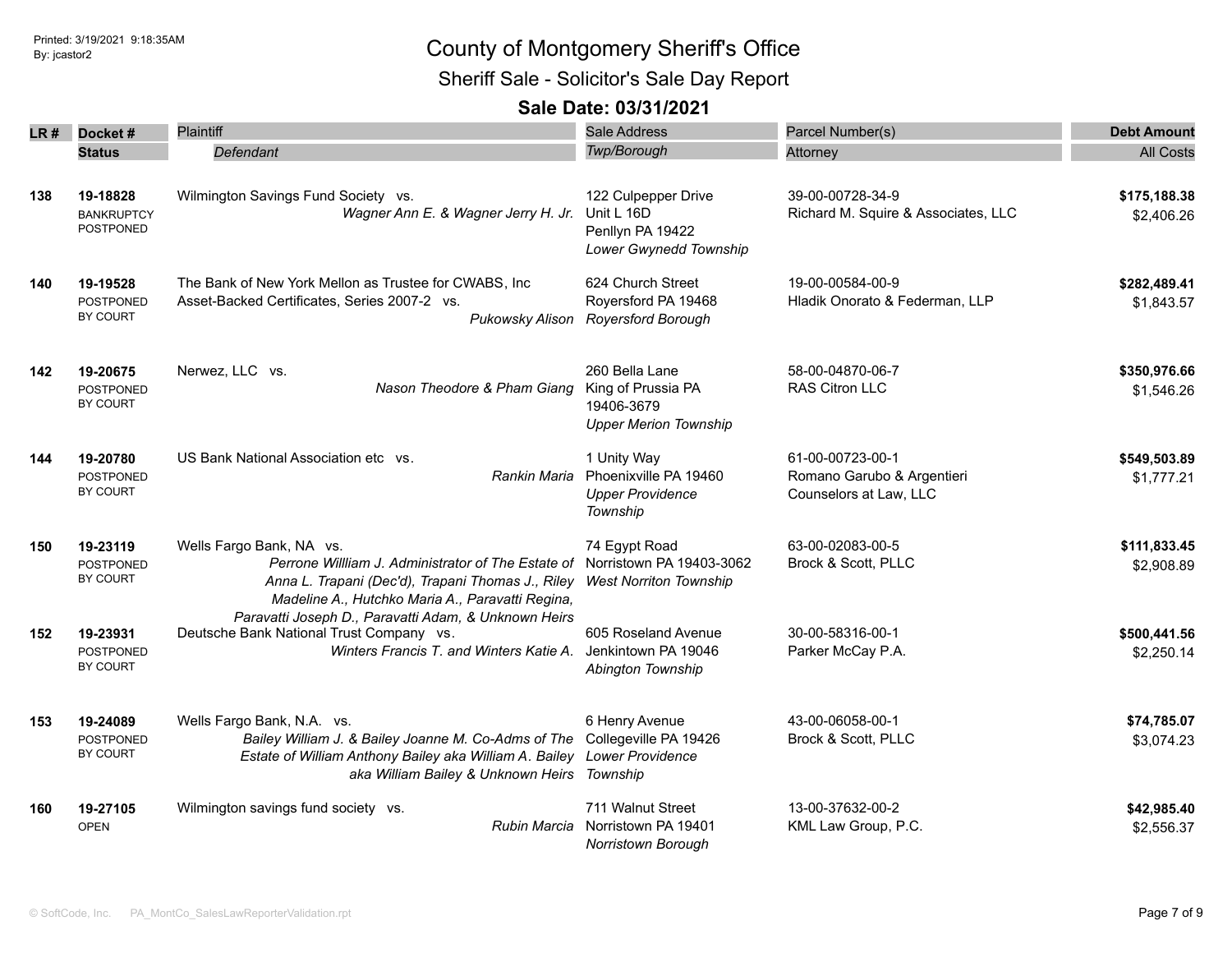Sheriff Sale - Solicitor's Sale Day Report

| LR # | Docket#                                  | <b>Plaintiff</b>                                                                                                                                        | Sale Address                                                                                       | Parcel Number(s)                                                                        | <b>Debt Amount</b>           |
|------|------------------------------------------|---------------------------------------------------------------------------------------------------------------------------------------------------------|----------------------------------------------------------------------------------------------------|-----------------------------------------------------------------------------------------|------------------------------|
|      | <b>Status</b>                            | Defendant                                                                                                                                               | Twp/Borough                                                                                        | Attorney                                                                                | <b>All Costs</b>             |
| 162  | 19-27178<br><b>POSTPONED</b><br>BY COURT | Mortgage Research Center, LLC d/b/a Veterans United<br>Home Loans vs.<br>Love, Anita C.                                                                 | 307 Bok Road<br>Wyncote PA 19095<br>Cheltenham Township                                            | 31-00-02740-00-1<br>Brock & Scott, PLLC                                                 | \$252,708.61<br>\$2,205.09   |
| 164  | 19-27750<br><b>OPEN</b>                  | Specialized Loan Servicing LLC vs.<br>Casey Bettina S.                                                                                                  | 661 Shoemaker Lane<br>King of Prussia PA 19406<br><b>Upper Merion Township</b>                     | 58-00-16717-00-1<br>Shapiro & DeNardo, LLC                                              | \$72,254.40<br>\$2,440.21    |
| 168  | 20-01262<br><b>POSTPONED</b><br>BY COURT | Reverse Mortgage Solutions, Inc. vs.<br>Unknown Surviving Heirs of John M. Gribbin                                                                      | 152 Church Road<br>North Wales PA 19454<br><b>Upper Gwynedd Township</b>                           | 56-00-01282-00-3<br>McCabe, Weisberg & Conway, LLC.                                     | \$322,063.67<br>\$2,189.00   |
| 169  | 20-02659<br><b>POSTPONED</b>             | National Capital Management, L.P. vs.<br>Weisbaum Adam a/k/a Weisbaum Adam M.                                                                           | 100 and 550 Easton Road<br>Horsham PA 19044<br>Horsham Township                                    | 36-00-03718-00-8 & 36-00-03835-00-8<br>Friedman, Schuman, Applebaum &<br>Nemeroff, P.C. | \$1,090,477.66<br>\$3,707.34 |
| 170  | 20-02775a/b<br><b>POSTPONED</b>          | Excel Financial Corp. vs.<br>Islam Ashraful and Islam Dilruba                                                                                           | 404 Doylestown Pike &<br>407-409 West Main Street<br>aka 409 W.Main St<br>Montgomeryville/Lansdale | 46-00-00811-00-7;11-00-09548-00-8<br>Friedman, Schuman, Applebaum &<br>Nemeroff, P.C.   | \$188,518.21<br>\$2,975.00   |
| 171  | 20-04944<br><b>OPEN</b>                  | Specialized Loan Servicing, LLC vs.<br>Dannerth Kurt T.                                                                                                 | PA 18936/19446<br>4522 Forest Lane<br>Condo B-1<br>Schwenksville PA 19473<br>Schwenksville Borough | 20-00-00060-10-9<br>Shapiro & DeNardo, LLC                                              | \$125,128.35<br>\$1,631.19   |
| 172  | 20-05387<br><b>POSTPONED</b><br>BY COURT | TD BANK, NA vs.<br>Services Unlimited Inc. and Hussain Syed Ahmed                                                                                       | 209 Walnut Street<br>aka 227 Walnut St<br>Lansdale PA 19446<br>Lansdale Borough                    | 11-00-17888-00-2<br>Lesavoy Butz & Seitz LLC                                            | \$460,610.98<br>\$3,121.87   |
| 173  | 20-05434<br><b>OPEN</b>                  | U.S. Bank National Association vs.<br>Unknown Heirs of Marianne P. Pavlovitz a/k/a<br>Marianne Pavlovitz a/k/a Marianne P. Rubin Lower Gwynedd Township | 65 Harlow Circle<br>Ambler PA 19002                                                                | 39-00-01801-14-9<br>RAS Citron, LLC                                                     | \$285,120.44<br>\$3,008.69   |